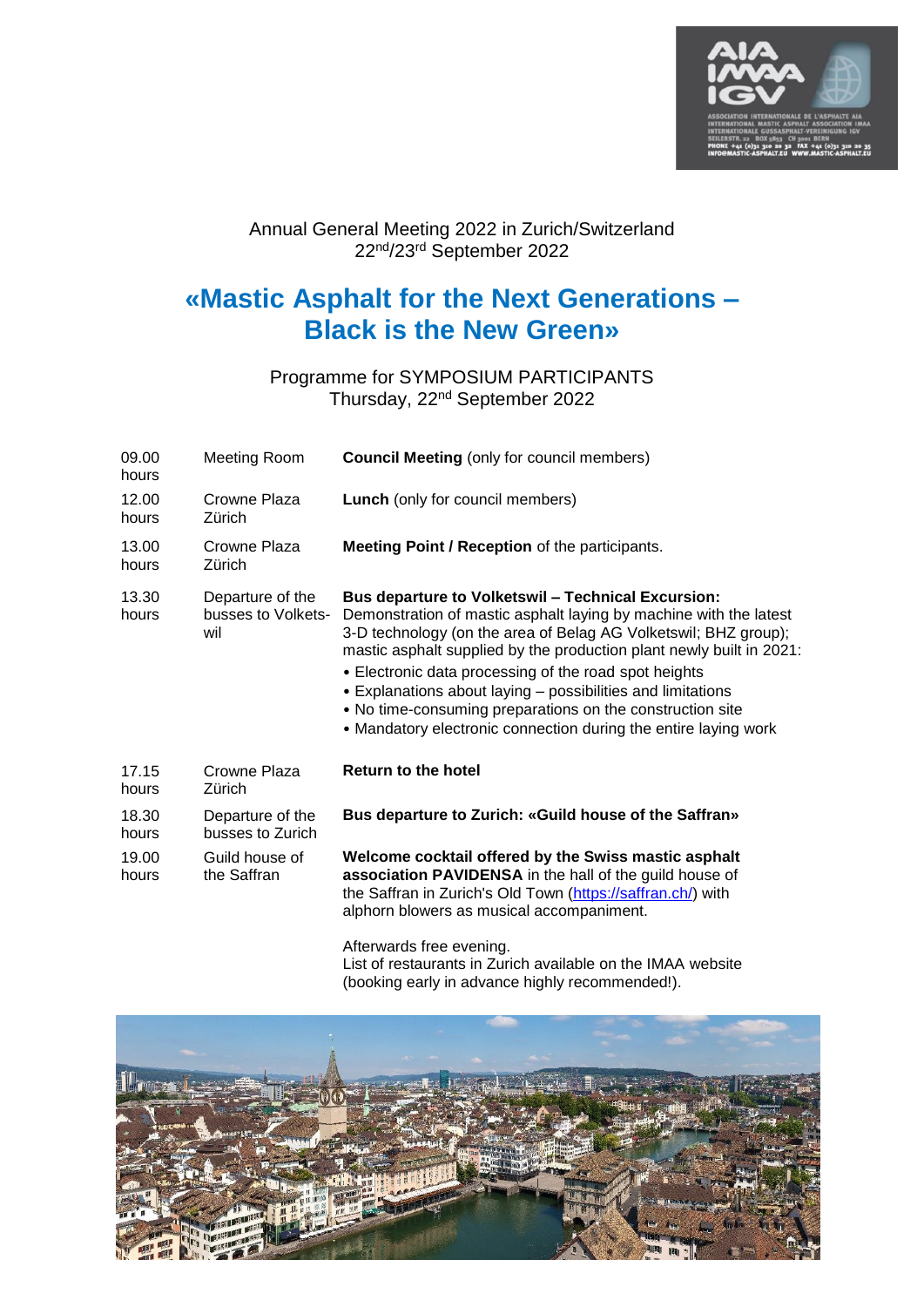

Symposium

## **«Mastic Asphalt for the Next Generations – Black is the New Green»**

Friday, 23 rd September 2022 (morning)

| 09.00 hours        |         | <b>Opening of the IMAA Symposium 2022</b>                                                                                                           |
|--------------------|---------|-----------------------------------------------------------------------------------------------------------------------------------------------------|
|                    |         | Welcome and opening by the IMAA President Mikael Kinnmark, Solna/SE                                                                                 |
| 09.10 hours        |         | Message of greetings: «Switzerland's road infrastructure – and where<br>mastic asphalt underlines its sustainability»                               |
|                    |         | Message of greetings by Guido Biaggio, Vice-Director and Chief of the Department Road Infrastructure<br>East, Federal Roads Office (FEDRO), Bern/CH |
| 09.30 hours        | Paper 1 | «Mastic asphalt bridge deck coverings – Swiss standard specifications –<br>the standard VSS SN 40 450»                                              |
|                    |         | Speaker: Thorsten Rucktäschel, BEEBA Ingenieure GmbH, Zug/CH                                                                                        |
| 10.15 hours        | Paper 2 | «Mastic asphalt – Overview about the running research projects in<br><b>Switzerland</b> »                                                           |
|                    |         | Speaker: Fabian Traber, Specialist for track structure and superstructure, Federal Roads Office<br>(FEDRO), Bern/CH                                 |
| <b>10.45 hours</b> |         | Coffee break (30')                                                                                                                                  |
|                    |         |                                                                                                                                                     |
| 11.15 hours        | Paper 3 | «New, innovative, mechanised mastic asphalt laying»                                                                                                 |
|                    |         | Speaker: Thierry Kretz, Weibel AG, Bern/CH                                                                                                          |
| 11.45 hours        | Paper 4 | «Bridge waterproofing on plastic-modified concrete substitutes -<br>sources of error»                                                               |
|                    |         | Speaker: Heiko Steidl, Beratungsstelle für Gussasphaltanwendung e.V., Bonn/DE                                                                       |
| <b>12.30 hours</b> |         | Lunch $(60^{\circ})$                                                                                                                                |
|                    |         |                                                                                                                                                     |